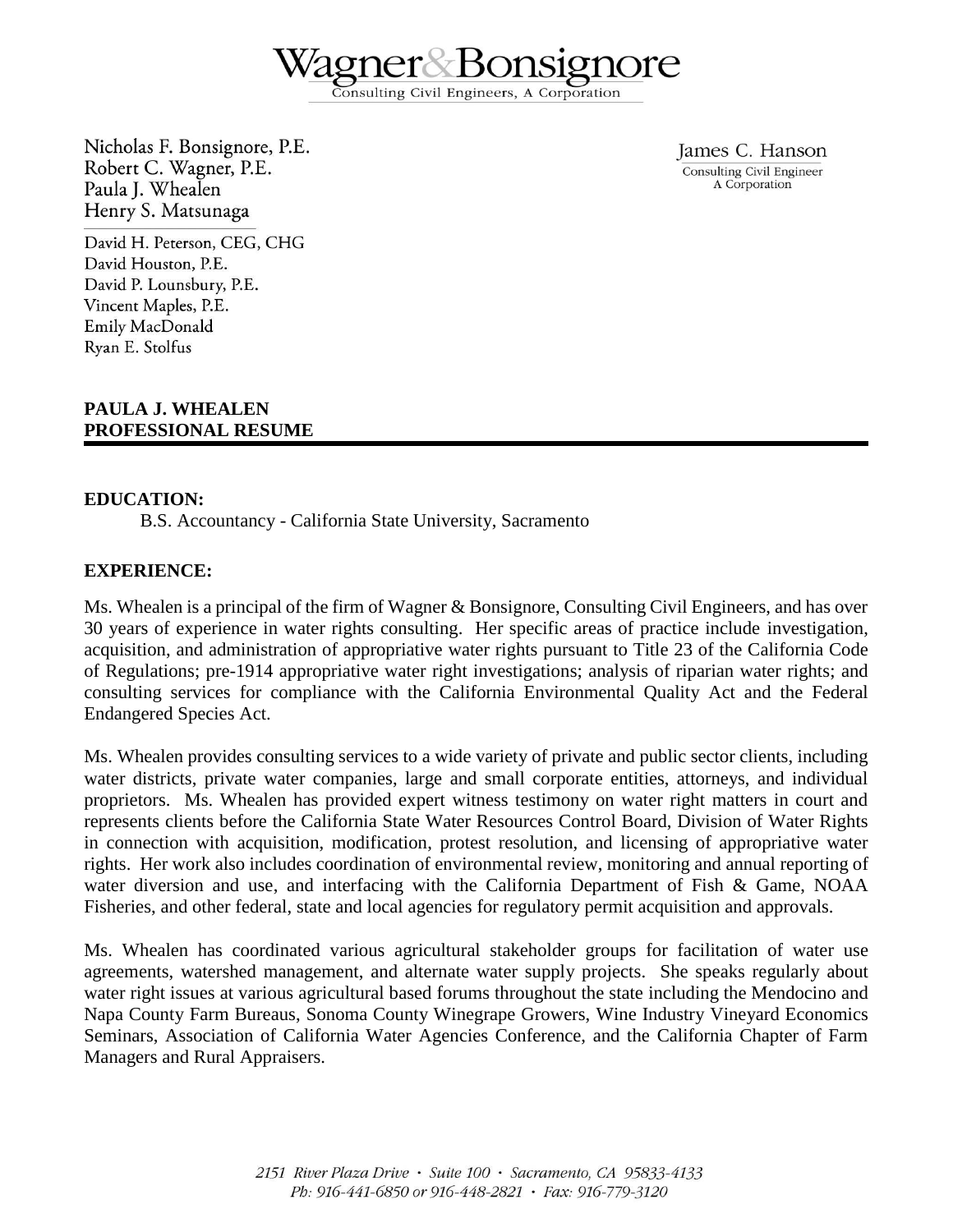# **RECENT EXPERIENCE INCLUDES THE FOLLOWING:**

- **Paradise Irrigation District:** Senior water right consultant in connection with modification to existing water rights on Little Butte Creek, Butte County.
- *Gallo Vineyards:* Senior water right consultant for analysis and administration of water rights for all north coast vineyard properties in Lake, Napa and Sonoma Counties.
- *Vino Farms, Inc.:* Senior water right consultant for analysis and administration of water rights for over seventy-five vineyard properties in California.
- *Kaweah River Power Authority:* Senior water right consultant for preparation and acquisition of appropriative water right permit for hydropower facility on Terminus Dam at Lake Kaweah.
- > *Contra Costa Water District:* Consulting services in connection with modification to existing appropriative water rights in Contra Costa County.
- *Constellation Brands:* Senior water right consultant for analysis, acquisition and administration of water rights for vineyard properties in California.
- *Stockton East Water District:* Consulting services in connection with water rights on Calaveras River, Stanislaus River and Littlejohns Creek, San Joaquin County.
- *Fetzer Vineyards:* Senior water right consultant for analysis, acquisition and administration of water rights for all north coast vineyard properties in Mendocino County.
- *Humboldt Bay Municipal Water District:* Consulting services in connection with recommendations for water right licensing of hydropower facility and beneficial use under existing rights.
- *Sonoma County Water Agency:*Consulting services in connection with development of agricultural reuse project for use of treated wastewater in the Alexander, Dry Creek and Russian River Valleys in Sonoma County.
- *Soper-Wheeler Company:* Research and documentation of water development dating back to 1850's in Plumas County.
- *Hidden Valley Lake Community Services District:* Senior water right consultant for administration of water rights, responsible for preparation of the annual report on the status of the Coyote Valley Groundwater Basin in Lake County.
- *Zone 7 Water Agency:* Consulting services in connection with water rights on Arroyo Del Valle, Alameda County.
- *Sonoma County Water Agency:* Consulting services for coordination of the compilation of water production and use data for over 100 growers in the Dry Creek Valley in Sonoma County to facilitate a water use agreement.

W<u>agner&Bonsigno</u>re ulting Civil Engineers, A Corporation